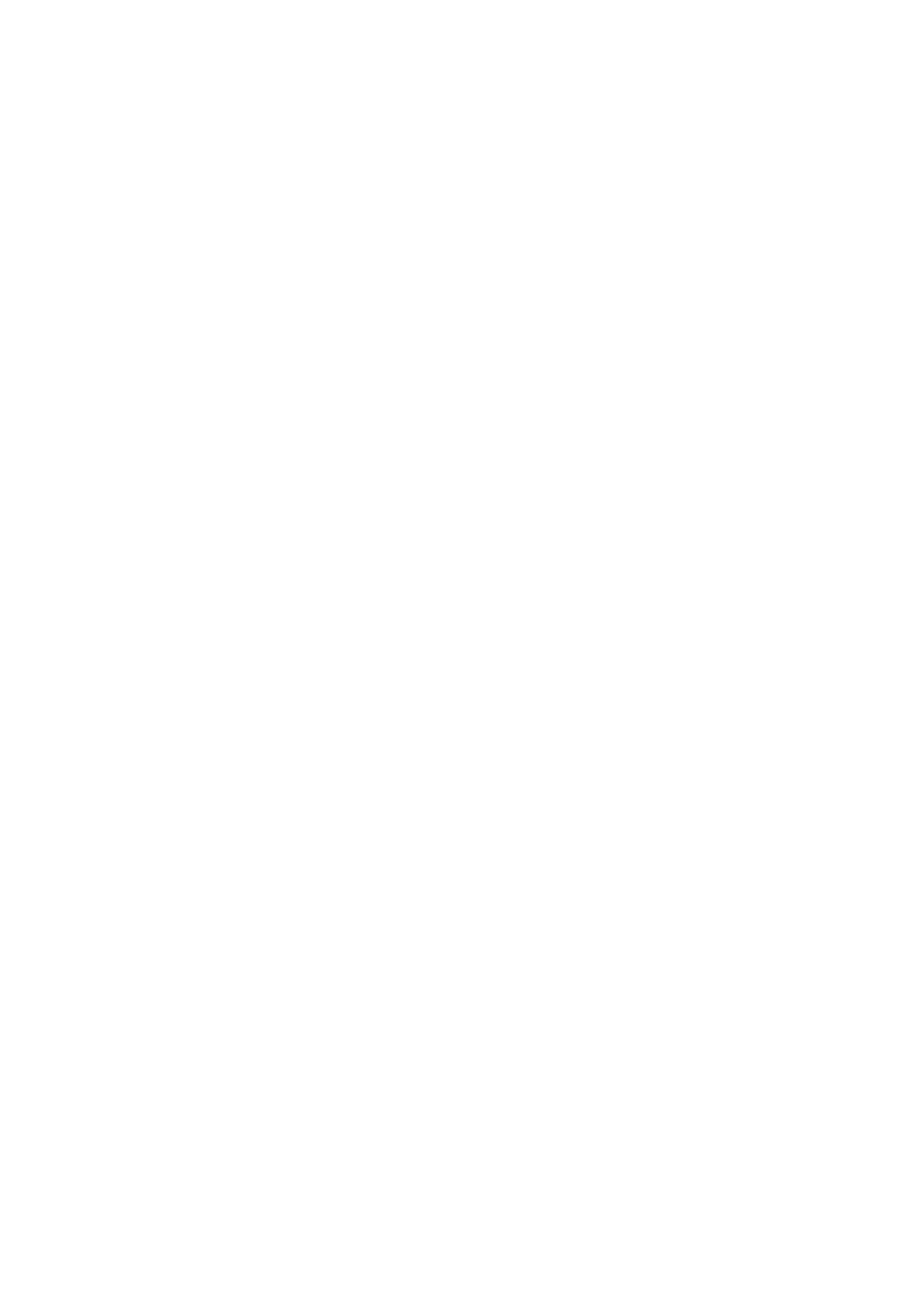|     | Council<br>23 February 2017 |                                                                                                                                                                                                                                                                                                                                                                  |                     |
|-----|-----------------------------|------------------------------------------------------------------------------------------------------------------------------------------------------------------------------------------------------------------------------------------------------------------------------------------------------------------------------------------------------------------|---------------------|
|     |                             |                                                                                                                                                                                                                                                                                                                                                                  | Page(s)<br>herewith |
| 1.  |                             | <b>MINUTES</b>                                                                                                                                                                                                                                                                                                                                                   | $6 - 17$            |
|     |                             | To confirm the minutes of the meeting held on 19 January 2017.                                                                                                                                                                                                                                                                                                   |                     |
| 2.  |                             | <b>APOLOGIES</b>                                                                                                                                                                                                                                                                                                                                                 |                     |
|     |                             | To receive apologies for absence.                                                                                                                                                                                                                                                                                                                                |                     |
| 3.  |                             | <b>DECLARATION OF INTERESTS</b>                                                                                                                                                                                                                                                                                                                                  |                     |
|     |                             | The duties to register, disclose and not to participate for the entire consideration<br>of the matter, in respect of any matter in which a Member has a disclosable<br>pecuniary interest are set out in Chapter 7 of the Localism Act 2011. Members<br>are also required to withdraw from the meeting room as stated in the Standing<br>Orders of this Council. |                     |
| 4.  |                             | <b>CHAIRMAN'S ANNOUNCEMENTS</b>                                                                                                                                                                                                                                                                                                                                  | 18                  |
| 5.  |                             | <b>LEADER'S ANNOUNCEMENTS</b>                                                                                                                                                                                                                                                                                                                                    |                     |
|     |                             | To receive a verbal update from Councillor Nunn, Leader of the Council.                                                                                                                                                                                                                                                                                          |                     |
| 6.  |                             | <b>QUESTIONS ON NOTICE UNDER STANDING ORDER NO 6</b>                                                                                                                                                                                                                                                                                                             |                     |
| 7.  |                             | QUESTIONS WITHOUT NOTICE UNDER STANDING ORDER NO 7                                                                                                                                                                                                                                                                                                               |                     |
| 8.  |                             | <b>CABINET</b>                                                                                                                                                                                                                                                                                                                                                   | $19 - 25$           |
|     |                             | Unconfirmed Minutes of the Cabinet meeting held on 7 February 2017.                                                                                                                                                                                                                                                                                              |                     |
| 9.  |                             | <b>PLANNING COMMITTEE</b>                                                                                                                                                                                                                                                                                                                                        |                     |
|     | a)                          | 9 January 2017                                                                                                                                                                                                                                                                                                                                                   | $26 - 33$           |
|     |                             | Confirmed Minutes of the Planning Committee meeting held on 9 January<br>2017.                                                                                                                                                                                                                                                                                   |                     |
|     | b)                          | 6 February 2017                                                                                                                                                                                                                                                                                                                                                  | $34 - 40$           |
|     |                             | Unconfirmed Minutes of the Planning Committee meeting held on 6<br>February 2017.                                                                                                                                                                                                                                                                                |                     |
| 10. |                             | <b>COMMITTEE OF THE LICENSING AUTHORITY</b>                                                                                                                                                                                                                                                                                                                      | $41 - 42$           |
|     |                             | Unconfirmed minutes of the Committee of the Licensing Authority meeting held<br>on 11 January 2017.                                                                                                                                                                                                                                                              |                     |
| 11. |                             | <b>LICENSING COMMITTEE</b>                                                                                                                                                                                                                                                                                                                                       | $43 - 47$           |
|     | 2017.                       | Unconfirmed Minutes of the Licensing Committee meeting held on 11 January                                                                                                                                                                                                                                                                                        |                     |
| 12. |                             | <b>MEMBER DEVELOPMENT PANEL</b>                                                                                                                                                                                                                                                                                                                                  | $48 - 52$           |
|     |                             | To note the unconfirmed Minutes of the Member Development Panel meeting<br>held on 12 January 2017.                                                                                                                                                                                                                                                              |                     |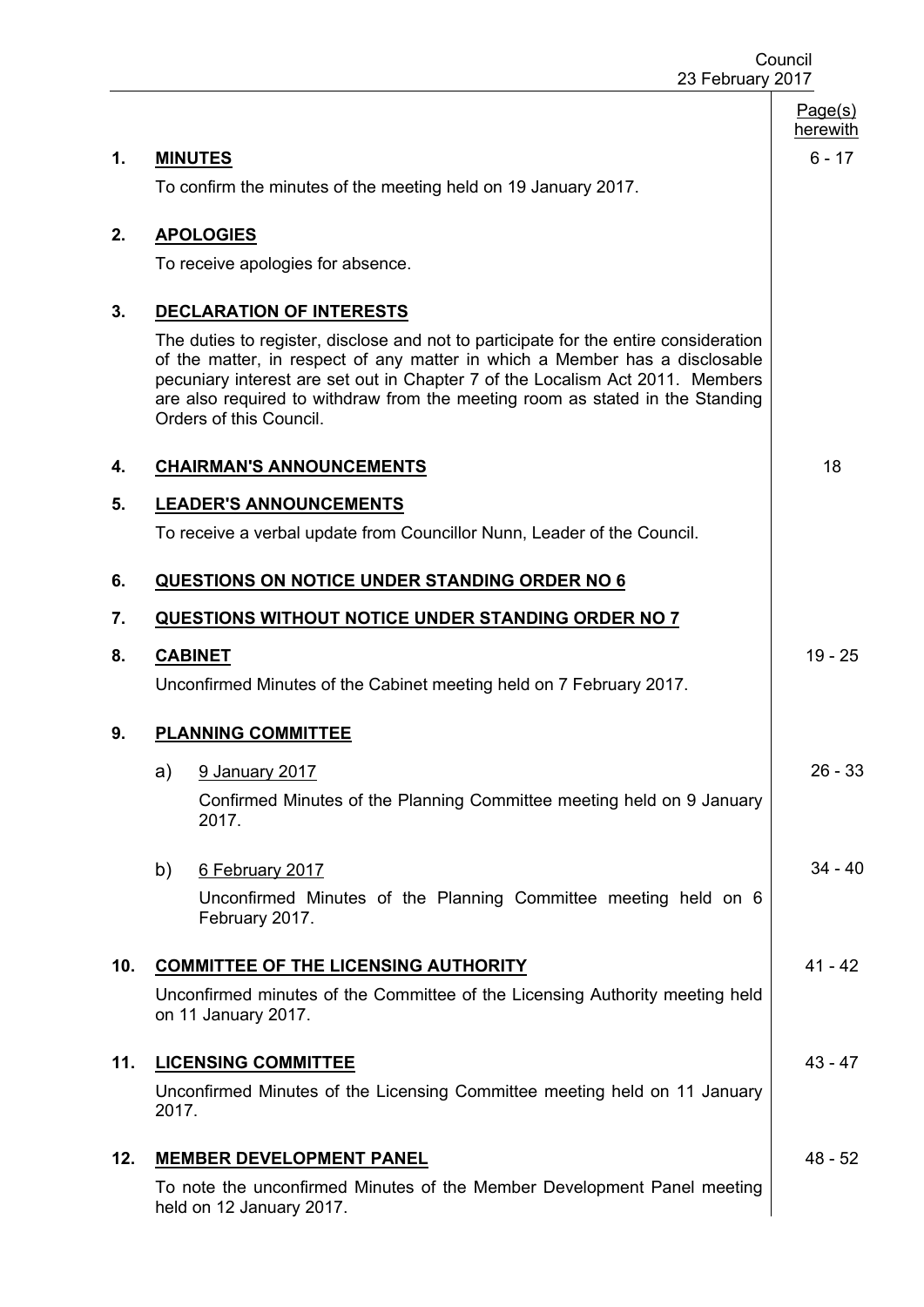|     |                                                                                                                                                                                                                                                                                             | Page(s)<br>herewith |
|-----|---------------------------------------------------------------------------------------------------------------------------------------------------------------------------------------------------------------------------------------------------------------------------------------------|---------------------|
| 13. | PETITION - COTTAGE HOSPITAL, THETFORD<br>To receive a petition that has been submitted by Mr Mike Brindle, calling upon<br>Breckland Council to exercise its powers as a 'local authority and bring the<br>former Thetford Cottage Hospital building back into use in some form to stop the |                     |
| 14. | building looking an eyesore and providing a hazard for local people'<br><b>BUDGET SETTING, MEDIUM TERM PLAN &amp; CAPITAL STRATEGY</b>                                                                                                                                                      | $53 - 126$          |
|     | Report of Cllr Pablo Dimoglou, Executive Member for Finance.                                                                                                                                                                                                                                |                     |
|     | <b>COUNCIL TAX NOTE</b>                                                                                                                                                                                                                                                                     |                     |
|     | Members are reminded that if they are two months or more in arrears, they must<br>disclose the fact and not vote on any item to set tax or any decision which may<br>affect its calculation.                                                                                                |                     |
| 15. | <b>COUNCIL TAX SETTING 2017-18</b>                                                                                                                                                                                                                                                          | 127 - 145           |
|     | Report of Cllr Pablo Dimoglou, Executive Member for Finance.                                                                                                                                                                                                                                |                     |
| 16. | <b>CORPORATE PLAN REFRESH 2017-18</b>                                                                                                                                                                                                                                                       | 146 - 172           |
|     | Report of Cllr Sam Chapman-Allen, Deputy Leader and Executive Member for<br>Strategy, Governance & Transformation.                                                                                                                                                                          |                     |
| 17. | <b>NORWICH CITY COUNCIL SECTION 113 AGREEMENT</b>                                                                                                                                                                                                                                           | $173 - 176$         |
|     | Report of Cllr Pablo Dimoglou, Executive Member for Finance.                                                                                                                                                                                                                                |                     |
| 18. | <b>HR POLICY HANDBOOK</b>                                                                                                                                                                                                                                                                   | <b>To Follow</b>    |
|     | Report of Cllr Sam Chapman-Allen, Deputy Leader & Executive Member for<br>Strategy, Governance & Transformation and Maxine O'Mahony, Executive<br>Director for Strategy & Governance & Monitoring Officer.                                                                                  |                     |
|     | The report will follow, subject to comments from the Overview & Scrutiny<br>Commission meeting being held on 16 February 2017                                                                                                                                                               |                     |
| 19. | <b>PAY POLICY STATEMENT 2017/18</b>                                                                                                                                                                                                                                                         | 177 - 188           |
|     | Report of Cllr Sam Chapman-Allen, Deputy Leader and Executive Member for<br>Strategy, Governance & Transformation and Maxine O'Mahony, Executive<br>Director for Strategy & Governance & Monitoring Officer.                                                                                |                     |
| 20. | <b>NOMINATIONS FOR COMMITTEE AND OTHER SEATS</b>                                                                                                                                                                                                                                            |                     |
|     | To receive nominations for any changes to Committee and other seats from<br>political groups.                                                                                                                                                                                               |                     |
| 21. | <b>AMENDMENTS TO THE CONSTITUTION</b>                                                                                                                                                                                                                                                       |                     |